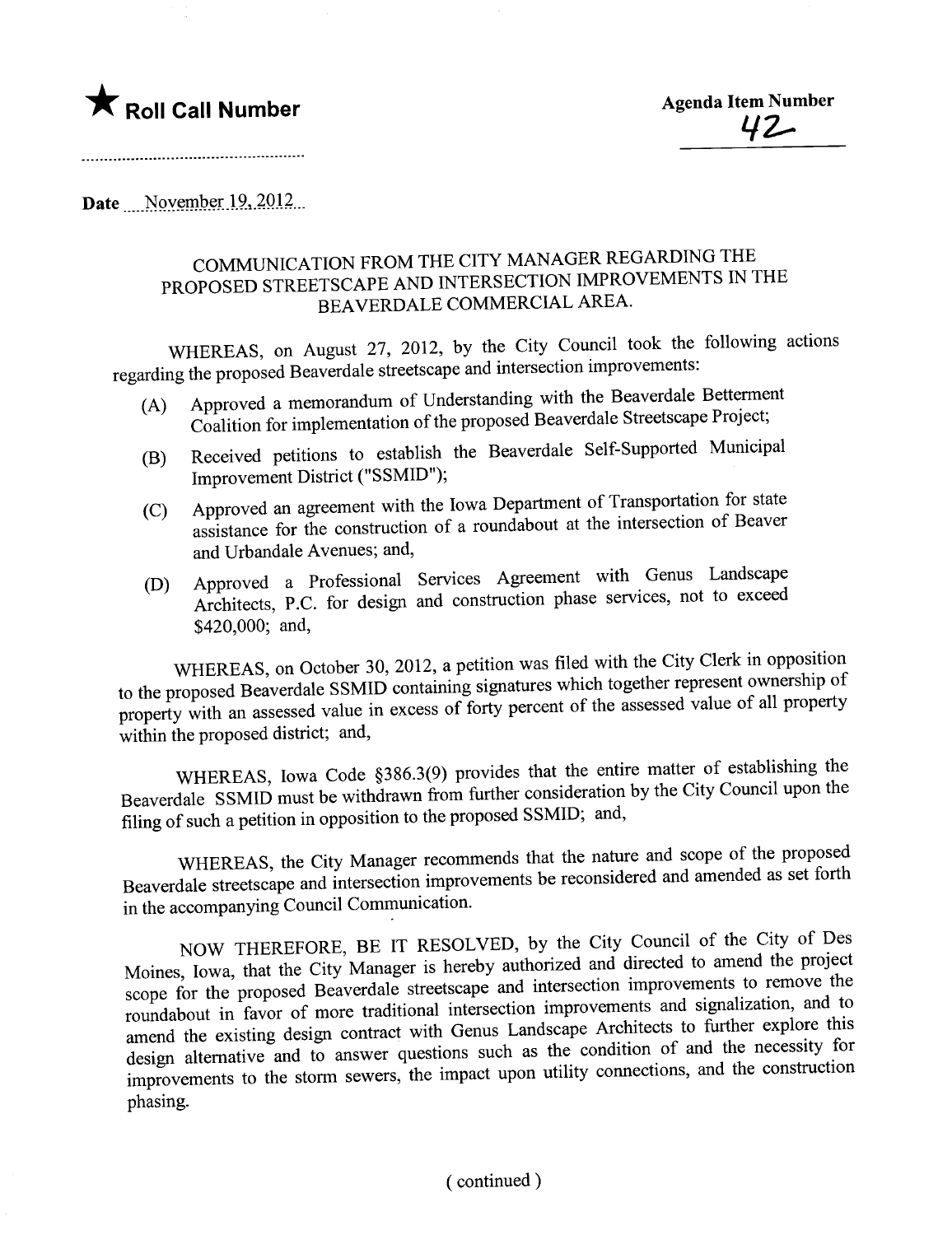



....................................................

Date \_\_\_November 19, 2012.

MOVED by to adopt.

-2-

FORM APPROVED:<br>Cogs K (Serm

Assistant City Attorney

 $\frac{1}{2}$ 

ş

| <b>COUNCIL ACTION</b> | <b>YEAS</b> | <b>NAYS</b> | <b>PASS</b> | <b>ABSENT</b>   | <b>CERTIFICATE</b>                                                                                                                                                                                                                                                        |
|-----------------------|-------------|-------------|-------------|-----------------|---------------------------------------------------------------------------------------------------------------------------------------------------------------------------------------------------------------------------------------------------------------------------|
| <b>COWNIE</b>         |             |             |             |                 | I, DIANE RAUH, City Clerk of said City hereby                                                                                                                                                                                                                             |
| <b>COLEMAN</b>        |             |             |             |                 | certify that at a meeting of the City Council of<br>said City of Des Moines, held on the above date,<br>among other proceedings the above was adopted.<br>IN WITNESS WHEREOF, I have hereunto set my<br>hand and affixed my seal the day and year first<br>above written. |
| <b>GRIESS</b>         |             |             |             |                 |                                                                                                                                                                                                                                                                           |
| <b>HENSLEY</b>        |             |             |             |                 |                                                                                                                                                                                                                                                                           |
| <b>MAHAFFEY</b>       |             |             |             |                 |                                                                                                                                                                                                                                                                           |
| <b>MEYER</b>          |             |             |             |                 |                                                                                                                                                                                                                                                                           |
| <b>MOORE</b>          |             |             |             |                 |                                                                                                                                                                                                                                                                           |
| <b>TOTAL</b>          |             |             |             | <b>APPROVED</b> |                                                                                                                                                                                                                                                                           |
| <b>MOTION CARRIED</b> |             |             |             |                 |                                                                                                                                                                                                                                                                           |
|                       |             |             |             |                 |                                                                                                                                                                                                                                                                           |
|                       |             |             |             |                 | <b>City Clerk</b>                                                                                                                                                                                                                                                         |
|                       |             |             |             | Mayor           |                                                                                                                                                                                                                                                                           |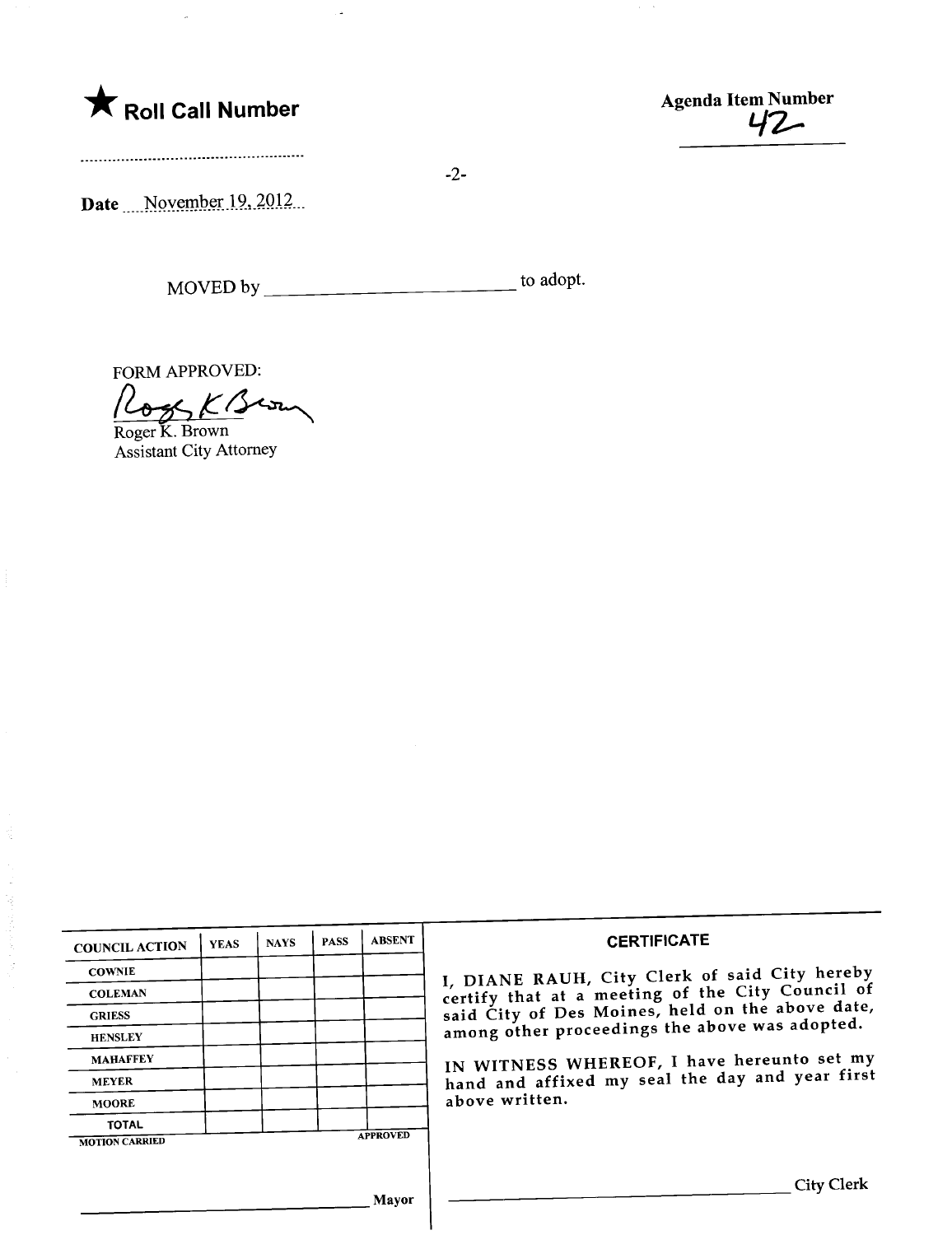November  $16, 2012$ 



42

The Honorable Mayor and Members of the City Council City of Des Moines

Dear Mayor and City Council Members:

After considerable discussion and debate it is clear that our present course of action on the Beaverdale streetscape and roundabout is not going to be successfuL. A change in direction is needed. The streetscape elements of the project appear to be strongly supported but the roundabout is not, and has in fact caused increasing opposition. The streetscape elements should be retained but the project scope should be amended to remove the roundabout in favor of more traditional intersection improvements and signalization. I recommend that Council authorize this change in direction. Here is the background.

As you know, on October 30, 2012 the City Clerk received a petition from several Beaverdale property owners in opposition to the proposed streetscape project requesting that the Beaverdale Self-Supported Municipal Improvement District (SSMID) not be established. This prompted the suspension of any further work on the project until a clear direction can be identified.

In order to help determine how to proceed with the project, a meeting was called with a few commercial property owners, both for and against the project, as well as the area City Council representatives. This meeting was held on November 14,2012 at Tally's Restaurant on Beaver Avenue.

Those in attendance at the meeting were given the opportunity to voice their opinion of the streetscape project, as well as their recommended changes. The points of support for the project included traffic and project, as well as their recommended changes. The points of suppose for the project as well as then prove pedestrian safety, beautification, and economic development, while the points of  $f_{\rm F}$ business during construction, limited parking, and disapproval of the roundabout.

Despite over four years of meetings and discussions about this project, we do not yet have a plan that is supported by the property owners, residents, and businesses that are intended to be the beneficiaries of supported by the property owners, residents, and businesses that are intended to be the business a plan th the project as evidenced by the rejected SSMID petition. It is essential that we work that the has the support of the benefited paines. The single clear that  $\cdots$ the opposition is the roundabout.

I make this recommendation based on the following common themes that began to emerge; however, many questions remain. The following is a list of those common themes:

- . Streetscape enhancements are welcomed and supported by nearly everyone.
- . Pedestrian safety remains a high priority and improved cross-walks are needed.
- . The intersection at Beaver and Urbandale needs to be improved, but a roundabout is not a solution that most property owners within the district will support.